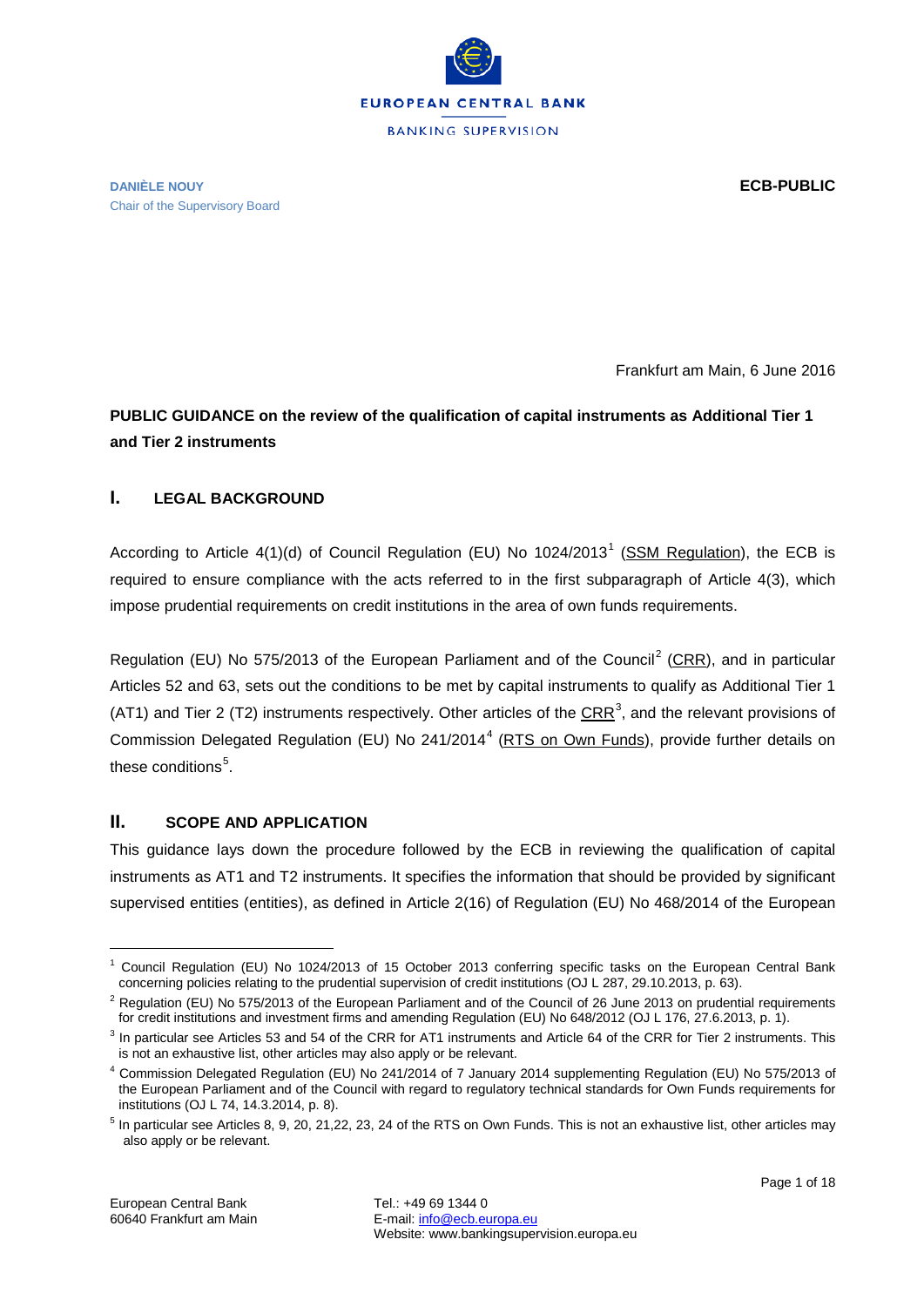Central Bank (ECB/2014/17)<sup>[6](#page-1-0)</sup> (SSM Framework Regulation), that compute the capital instruments towards their AT1 or T2 capital on an individual, sub-consolidated and/or consolidated basis.

The ECB recommends that entities follow this Guidance with respect to capital instruments issued after its date of publication. However, Section III.2 of the Guidance applies to all capital instruments irrespective of their date of issuance. Entities are responsible for ensuring that their capital instruments comply with all the relevant provisions of the CRR and the RTS on Own Funds, irrespective of the ex post review carried out by the ECB.

This guidance is without prejudice to any requirements in respect of the recognition of AT1 or T2 instruments under applicable national law. If national law requires pre-approval, the ECB is competent to grant such pre-approval to the entities.

This guidance will be updated from time to time to reflect any relevant developments.

### **III. REVIEW OF THE CAPITAL INSTRUMENTS**

#### *III.1 Information to be provided by the entity*

As soon as a capital instrument is computed towards an entity's AT1 or T2 capital on an individual, subconsolidated or consolidated basis, the Chief Executive Officer (CEO) or a person duly authorised by the entity's management body to sign on its behalf should send a signed letter as an attachment in an e-mail to the coordinator of the relevant Joint Supervisory Team (JST). The email should be sent via the official JST mailbox and the following centralised mailbox: [ownfunds\\_notifications@ecb.europa.eu.](mailto:ownfunds_notifications@ecb.europa.eu) This letter should:

- 1) Specify the reason(s) for the issuance of the capital instrument and how it fits the entity's capital planning (on an individual, sub-consolidated and/or consolidated level). In particular, it should include a description of the impact on own funds (Common Equity Tier 1 (CET1), T1 and total capital) and on the leverage ratio (for AT1 instruments) at all levels of application in accordance with Part One, Title II CRR over a three-year period based on capital planning projections and reflecting 5(iii) below.
- 2) Provide a description of the main features of the capital instrument in the format described in Annex I. The letter should also indicate where the capital instrument in question is similar to other instruments issued by the same entity.

<span id="page-1-0"></span> <sup>6</sup> Regulation (EU) No 468/2014 of the European Central Bank of 16 April 2014 establishing the framework for cooperation within the Single Supervisory Mechanism between the European Central Bank and national competent authorities and with national designated authorities (SSM Framework Regulation) (ECB/2014/17) (OJ L 141, 14.5.2014, p. 1).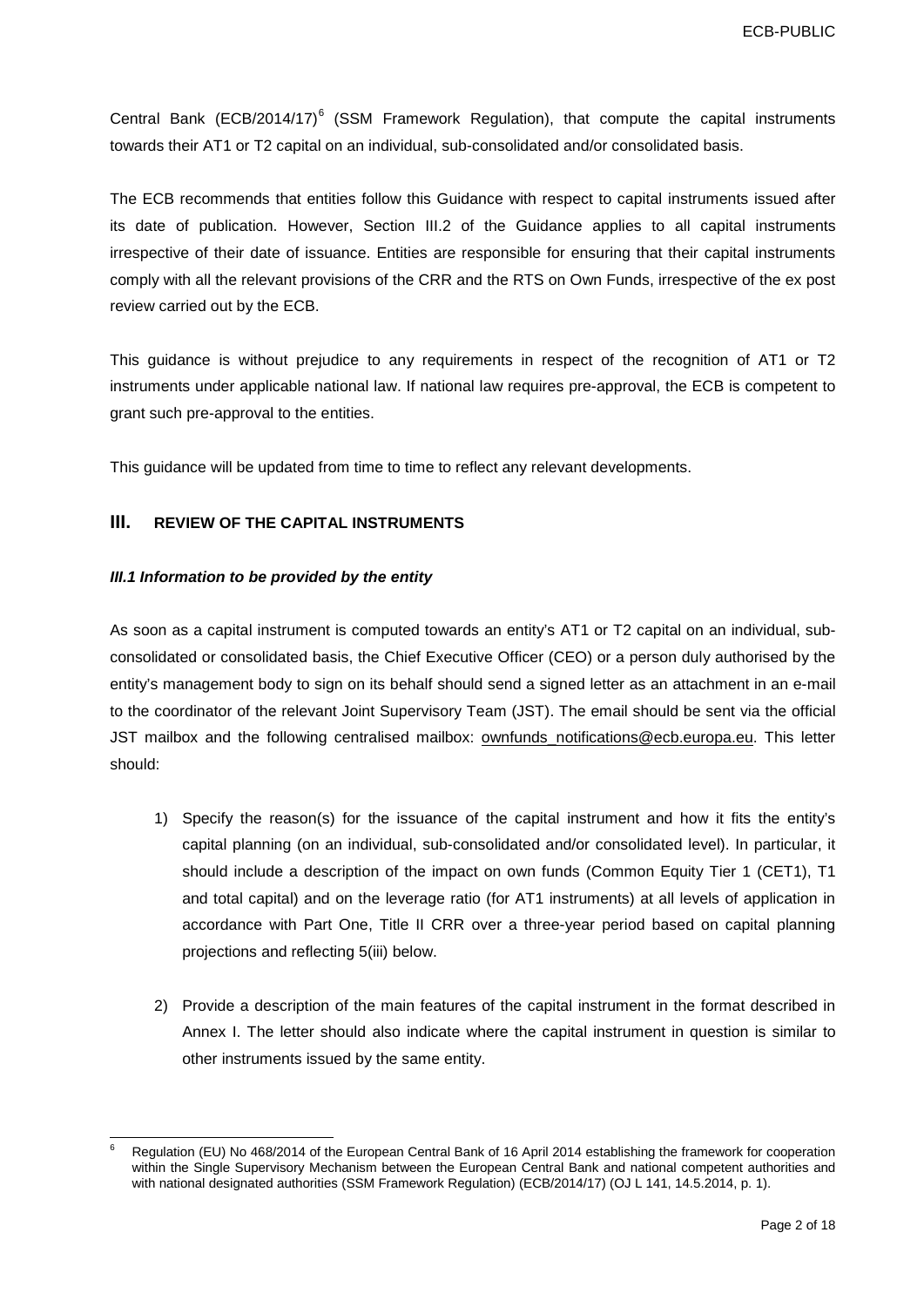- 3) Include a self-assessment, performed by the entity, of the capital instruments against the requirements set out in the relevant provisions of the CRR and the RTS on Own Funds, taking into consideration the relevant European Banking Authority (EBA) Q&As and the EBA Report on the monitoring of AT1 issuances in the format described in Annex II.
- 4) Confirm that the information provided is accurate and complete, that the capital instrument meets the criteria to qualify as an AT1 or T2 instrument and that there are no undisclosed side agreements that could affect its eligibility (e.g. enhancement in the seniority of the claim etc.).
- 5) Be accompanied by the following supporting documentation:
- i) A copy of the final agreement governing the capital instrument.
- ii) For capital instruments with new or complex features, a properly reasoned legal opinion issued by an appropriately qualified external independent third party confirming that the capital instrument meets the conditions for qualification as the relevant type of own funds instrument.
- iii) For capital instruments qualifying as AT1 capital, a quantification of the minimum amount of CET1 capital that would be generated if the principal amount of AT1 instruments were fully written down or converted into CET1 instruments (Article 54(3) CRR) after deduction of any foreseeable tax liability or tax payment resulting from the conversion or write-down, or any other foreseeable tax liability or tax payment due and related to the instruments at the moment of conversion or write-down. The entity should assess and justify the amount of any foreseeable tax liabilities or tax payments, taking into account the local tax treatment applicable at the time of assessment and the structure of the group.

The ECB may request any other information considered relevant for the purposes of an ex post assessment that may be carried out at any time.

Entities should immediately bring to the ECB's attention any subsequent changes to the agreement governing the capital instrument or any other changes that could affect the eligibility of the capital instrument.

Where a capital instrument contributes to any combination of individual, sub-consolidated and/or consolidated own funds, the letter referred to in the first paragraph should be sent by the highest consolidating entity. The letter should be signed by the CEO or a person duly authorised by the entity's management body to sign on behalf of that (sub)consolidating entity.

#### *III.2 ECB Assessment*

The ECB may at any time carry out an **ex post assessment** of AT1 and T2 instruments.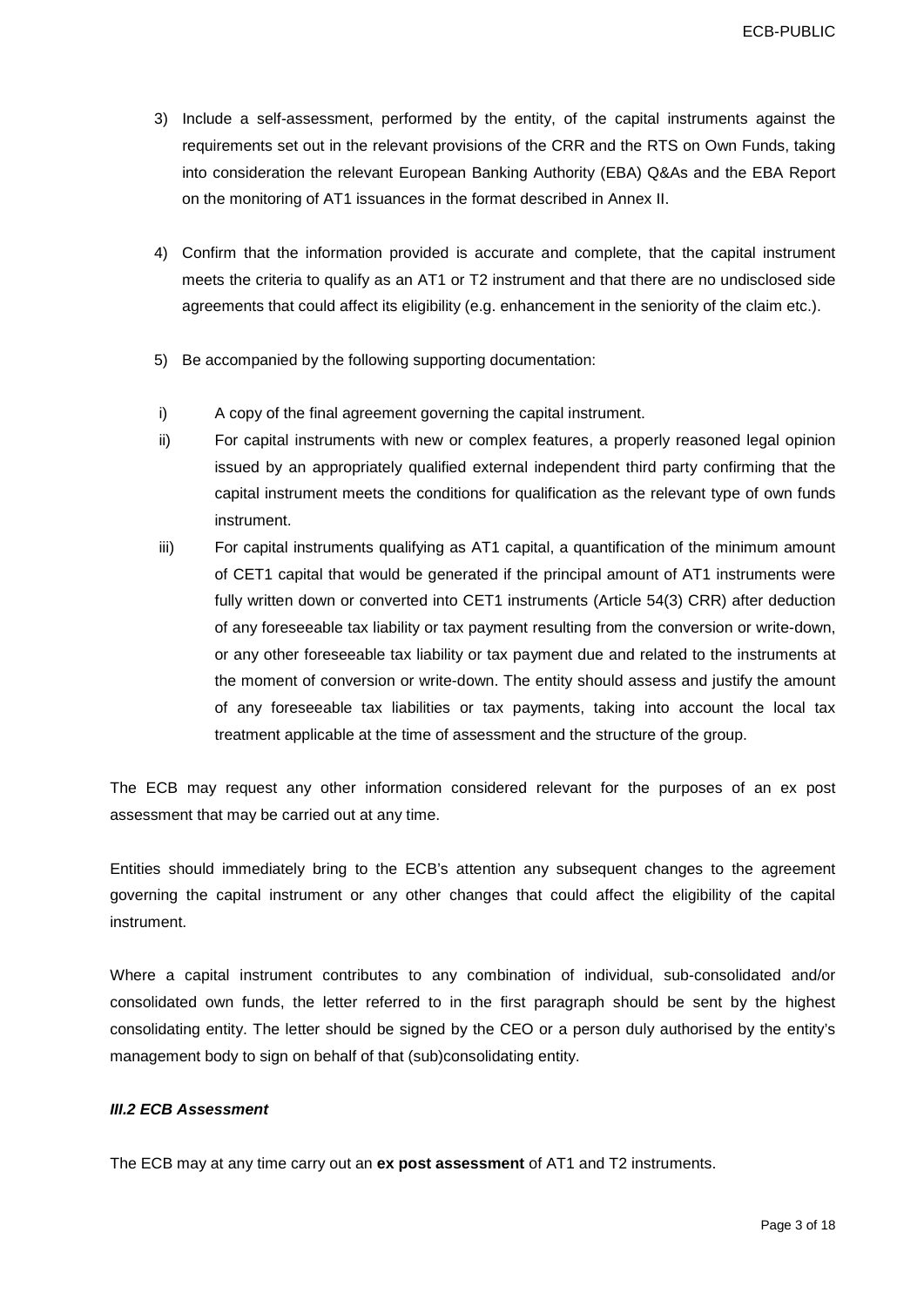If the review concludes that a capital instrument is not eligible or is no longer eligible in accordance with Article 55 or 65 of the CRR, the capital instrument and the related part of the share premium account immediately cease to qualify as AT1 or T2 capital. It follows that the entity concerned should cease to compute this capital instrument and the related part of the share premium account towards their AT1 or T2 capital and correct the relevant reporting in accordance with Commission Implementing Regulation (EU) No  $680/2014^7$  $680/2014^7$  [\(ITS on Supervisory Reporting\)](http://eur-lex.europa.eu/legal-content/EN/TXT/PDF/?uri=OJ:L:2014:191:FULL&from=EN).<sup>[8](#page-3-1)</sup>

## **IV. INFORMAL EXCHANGE OF VIEWS BEFORE ISSUANCE**

Without prejudice to the ex post assessment, an informal dialogue on the specific features of a capital instrument is encouraged between an entity's representatives and the relevant JST before issuance, in particular when the instrument to be issued has new or complex features.

This informal dialogue does not represent an approval (either explicit or implicit) of any instruments, or confirmation of their eligibility as an AT1 or T2 instrument. Entities are responsible for ensuring that their capital instruments comply with all the relevant provisions of the CRR and the RTS on Own Funds.

[*signed*]

Danièle NOUY

<span id="page-3-0"></span> <sup>7</sup> Commission Implementing Regulation (EU) No 680/2014 of 16 April 2014 laying down implementing technical standards with regard to supervisory reporting of institutions according to Regulation (EU) No 575/2013 of the European Parliament and of the Council (OJ L 191, 28.6.2014, p. 1).

<span id="page-3-1"></span>This is without prejudice to those instances where amendments/changes to the provisions of an instrument are undertaken to restore eligibility.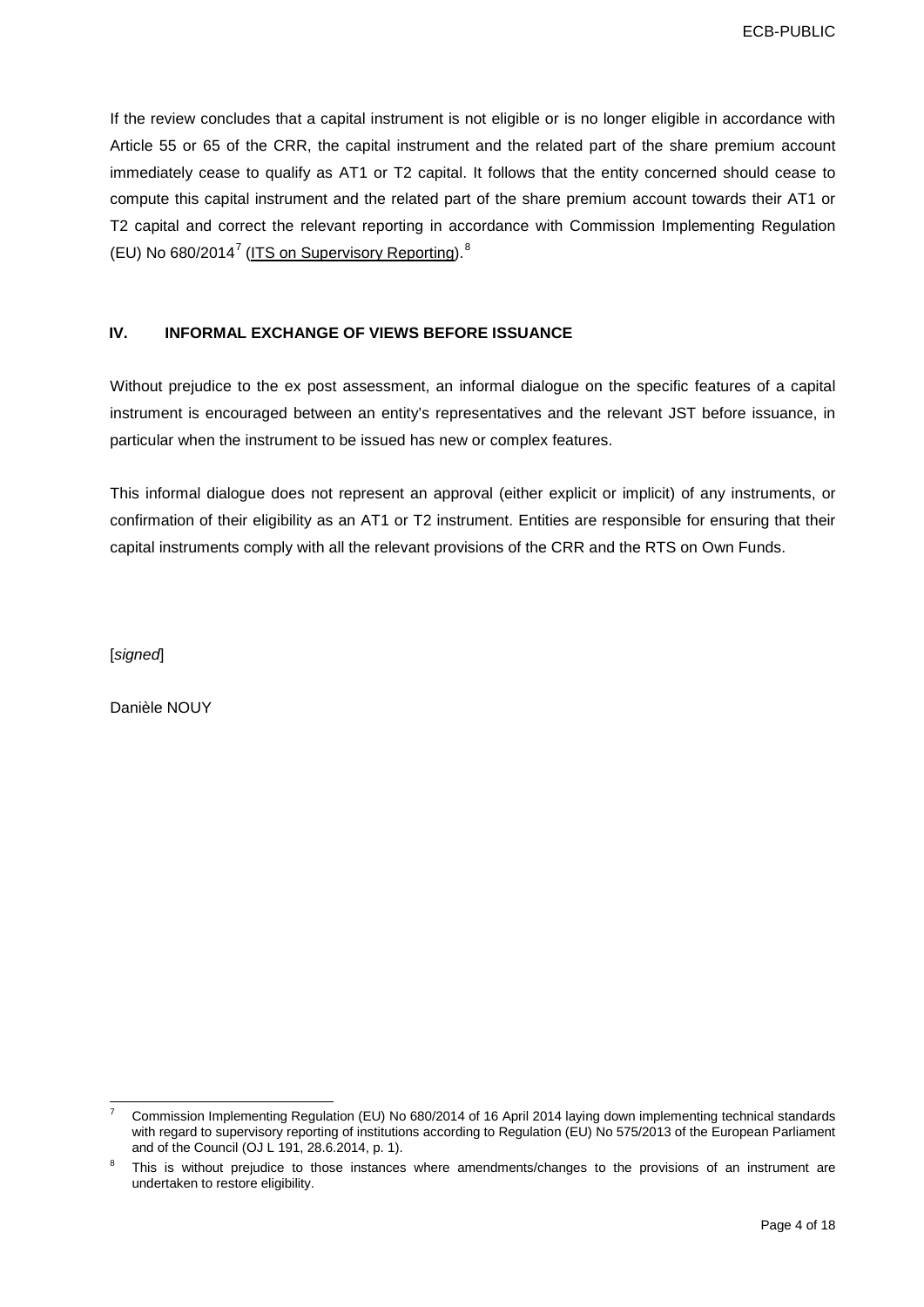# <span id="page-4-1"></span><span id="page-4-0"></span>**MAIN FEATURES OF THE INSTRUMENT[9](#page-4-0)**

For each of the following items, the entity should provide the relevant information which should be based on the applicable provisions contained in the agreement governing the capital instrument or any other relevant document.<sup>[10](#page-4-1)</sup>

|     | <b>Features</b>                                                                       | <b>Relevant information</b> |
|-----|---------------------------------------------------------------------------------------|-----------------------------|
|     |                                                                                       |                             |
| (1) | <b>Issuer</b>                                                                         |                             |
| (2) | Unique identifier (e.g. CUSIP, ISIN or Bloomberg identifier for<br>private placement) |                             |
| (3) | Format offering (e.g. Reg S, Sec Rule 144a)                                           |                             |
| (4) | Governing law(s) of instrument                                                        |                             |
| (5) | $\overline{Listing}(s)$                                                               |                             |
| (6) | Issuer rating (if any) at time of issuance. To indicate notches below                 |                             |

<sup>&</sup>lt;sup>9</sup> The information in this Annex is useful for the purposes of completing Annex II of Commission Implementing Regulation (EU) No 1423/2013 of 20 December 2013 laying down [implementing technical standards with regard to disclosure of own funds requirements for institutions according to Regulation](http://eur-lex.europa.eu/legal-content/EN/TXT/PDF/?uri=CELEX:32013R1423&from=EN) (EU) No 575/2013 of the European Parliament [and of the Council.](http://eur-lex.europa.eu/legal-content/EN/TXT/PDF/?uri=CELEX:32013R1423&from=EN)

<sup>&</sup>lt;sup>10</sup> This is a common template that should be completed in respect of both AT1 and T2 instruments. Some of the features may not be applicable according to the type of instrument.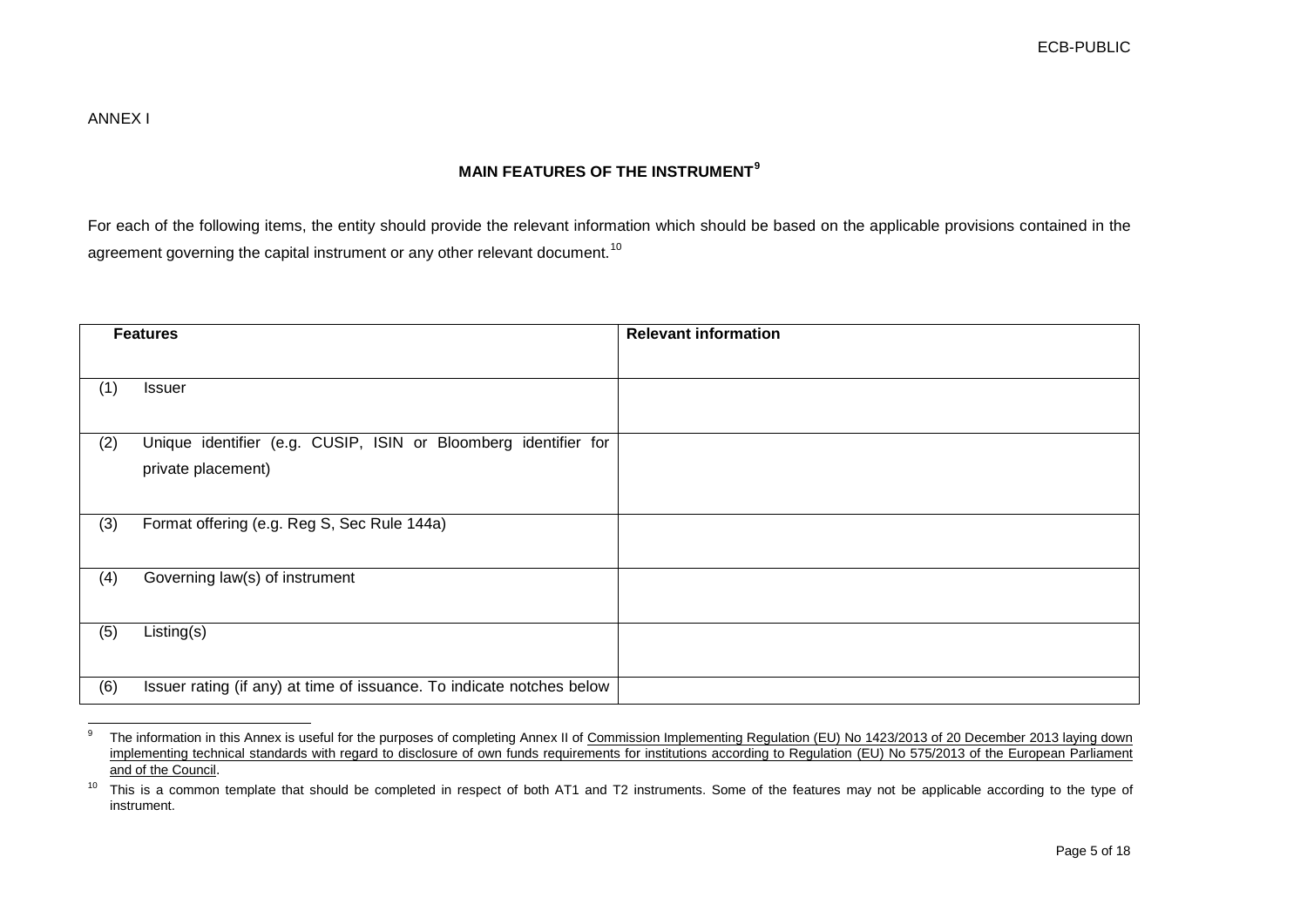|                  | the issuer's senior unsecured rating                                                                                                                                             |  |
|------------------|----------------------------------------------------------------------------------------------------------------------------------------------------------------------------------|--|
| (7)              | Currency                                                                                                                                                                         |  |
| $\overline{(8)}$ | Size of issuance                                                                                                                                                                 |  |
| $\overline{(9)}$ | Par/nominal value of instrument                                                                                                                                                  |  |
| (10)             | Minimum denomination and increment (if any)                                                                                                                                      |  |
| (11)             | Date of issuance                                                                                                                                                                 |  |
| (12)             | Settlement date                                                                                                                                                                  |  |
|                  | <b>Regulatory Treatment</b>                                                                                                                                                      |  |
| (13)             | Instrument type (AT1 or T2)                                                                                                                                                      |  |
| (14)             | Eligible at solo/sub-consolidated/consolidated<br>level or any<br>combination of these. The relevant entities/sub-groups/groups<br>should be indicated.                          |  |
| (15)             | Amount recognised in regulatory capital at all levels of application<br>in accordance with Part One, Title II CRR, identifying any amounts<br>relating to share premium accounts |  |

(16) Accounting classification (equity/liability/compound instrument). If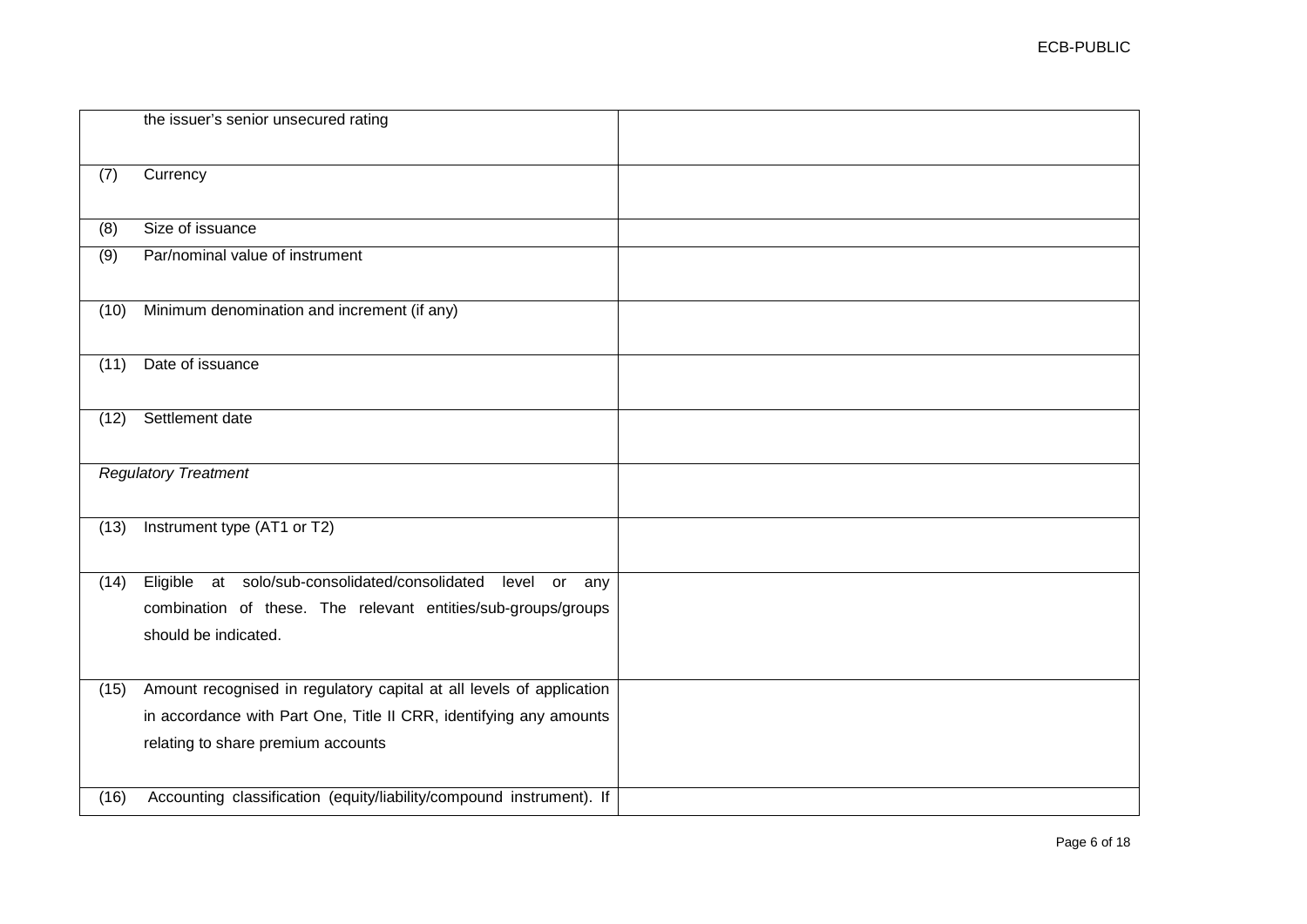|         | compound instrument, distinguish between equity and liability<br>component. |  |
|---------|-----------------------------------------------------------------------------|--|
|         |                                                                             |  |
| (17)    | Applicable tax treatment (tax deductible or not and whether any             |  |
|         | dividend/coupon withholding tax). Tax treatment of embedded                 |  |
|         | derivatives (if any)                                                        |  |
|         |                                                                             |  |
| (18)    | Perpetual or dated                                                          |  |
|         |                                                                             |  |
| (19)    | For dated instruments, original maturity date                               |  |
|         |                                                                             |  |
| (20)    | Call option (if any) to indicate if a call option to be exercised at the    |  |
|         | discretion of the issuer and subject to regulatory approval is              |  |
|         | included                                                                    |  |
| (21)    | Specify first call date and subsequent call dates (if any) for the          |  |
|         | issuer call option                                                          |  |
|         |                                                                             |  |
| (22)    | Additional issuer redemption options (if any) - describe any issuer         |  |
|         | call/redemption/repurchase/repayment options other than the issuer          |  |
|         | call option described above e.g. regulatory call, tax call,                 |  |
|         | repurchases or market making                                                |  |
|         |                                                                             |  |
| Coupons |                                                                             |  |
|         |                                                                             |  |
| (23)    | Coupon rate mechanism (fixed, fixed reset, floating or other)               |  |
|         |                                                                             |  |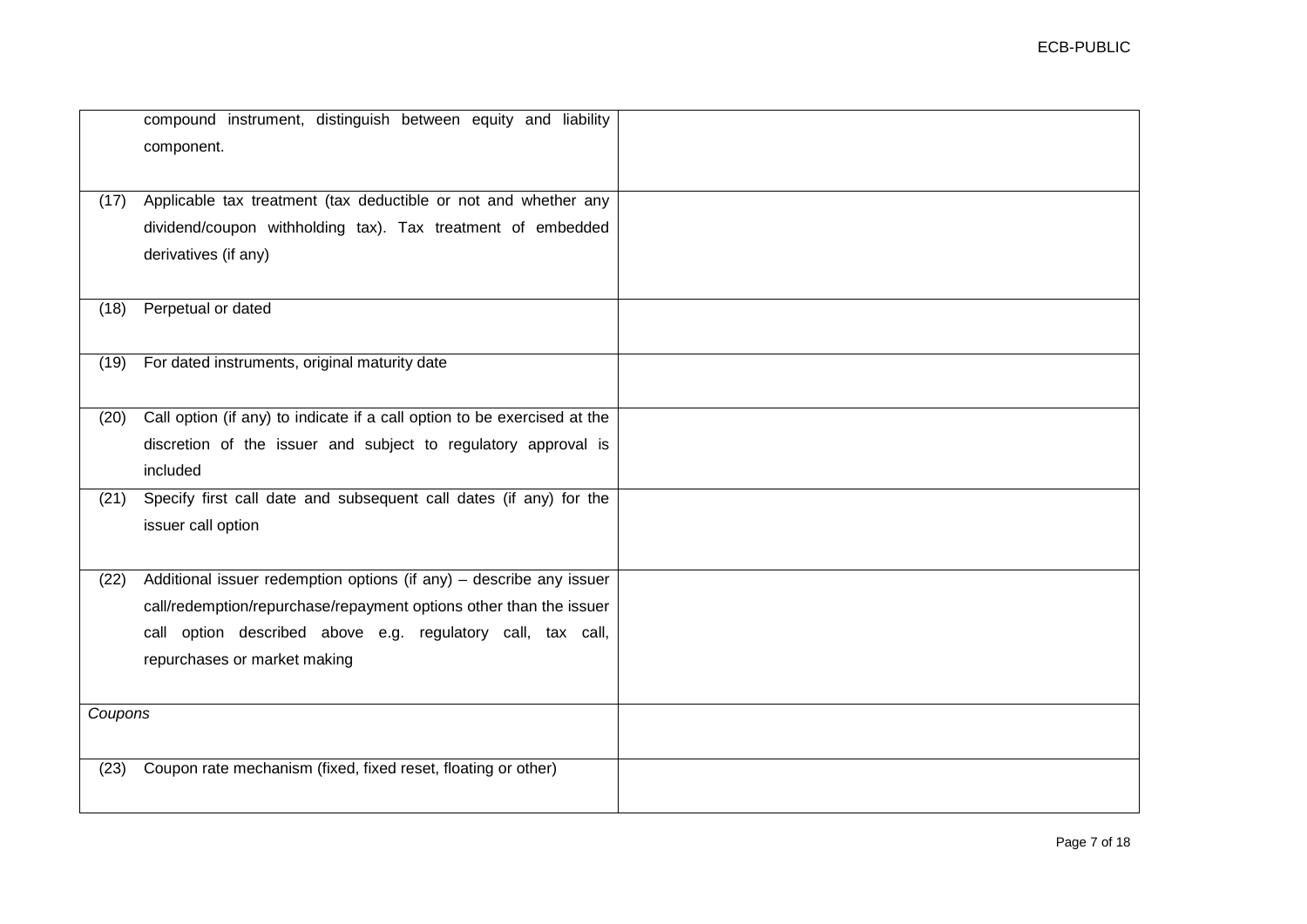| (24) | Initial coupon rate, initial coupon spread and any related reset index |  |
|------|------------------------------------------------------------------------|--|
| (25) | Confirm non-existence of step-up or other incentive to redeem.         |  |
|      | Where applicable, as in the case of Article $20(2)(c)$ of the RTS on   |  |
|      | Own Funds, provide calculations to confirm such non-existence          |  |
|      |                                                                        |  |
| (26) | For AT1 instruments, confirm non-existence of a dividend/coupon        |  |
|      | stopper, pusher or alternative coupon settlement mechanism             |  |
|      | (ACSM) (see Article 53 of the CRR for AT1 instruments)                 |  |
|      |                                                                        |  |
| (27) | For AT1<br>instruments, confirm whether coupons are fully              |  |
|      | discretionary                                                          |  |
|      |                                                                        |  |
| (28) | For AT1 instruments, confirm whether coupon cancellation is non-       |  |
|      | cumulative                                                             |  |
|      |                                                                        |  |
| (29) | For AT1 instruments, confirm coupon payments subject to available      |  |
|      | distribution items (reference to definition of distributable items in  |  |
|      | Article 4(128) of the CRR)                                             |  |
|      |                                                                        |  |
| (30) | For AT1 instruments, provide any further details on the calculation    |  |
|      | of distributable amounts (institution or country specific, such as     |  |
|      | treatment of share premium account)                                    |  |
|      |                                                                        |  |
|      |                                                                        |  |
|      | Conversion                                                             |  |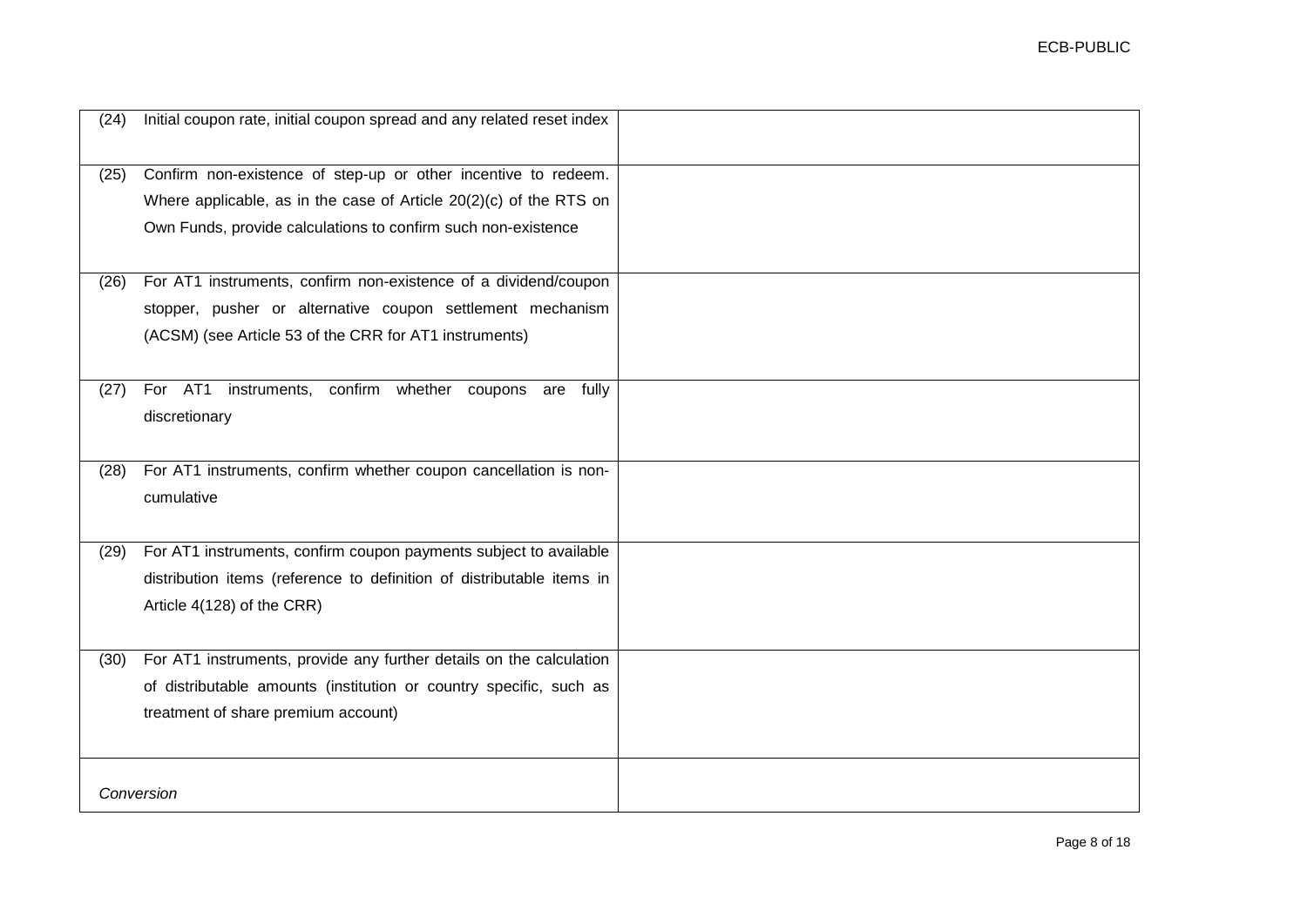| (31) | Convertible (yes/no)                                                   |  |
|------|------------------------------------------------------------------------|--|
|      |                                                                        |  |
| (32) | If convertible, specify<br>conversion trigger(s)<br>(individual/sub-   |  |
|      | consolidated/consolidated) and whether fully loaded or transitional    |  |
|      | CRR rules apply                                                        |  |
|      |                                                                        |  |
| (33) | If convertible, rate or range of conversion prices (see Article        |  |
|      | 54(1)(c) of the CRR for AT1 instruments)                               |  |
|      |                                                                        |  |
| (34) | If convertible, specify if mandatory or optional conversion and in the |  |
|      | case of optional conversion, specify who holds the conversion          |  |
|      | option (e.g. the issuer or investor)                                   |  |
|      |                                                                        |  |
| (35) | If convertible, specify instrument type convertible into               |  |
|      |                                                                        |  |
| (36) | If convertible, specify issuer of instrument it converts into          |  |
|      |                                                                        |  |
| (37) | If convertible, specify whether there are any provisions relating to   |  |
|      | pre-emption rights for existing shareholders                           |  |
|      |                                                                        |  |
| (38) | Specify provisions relating to the computation of the conversion       |  |
|      | amount where instruments with different triggers have been issued      |  |
|      |                                                                        |  |
|      | Write-down feature                                                     |  |
|      |                                                                        |  |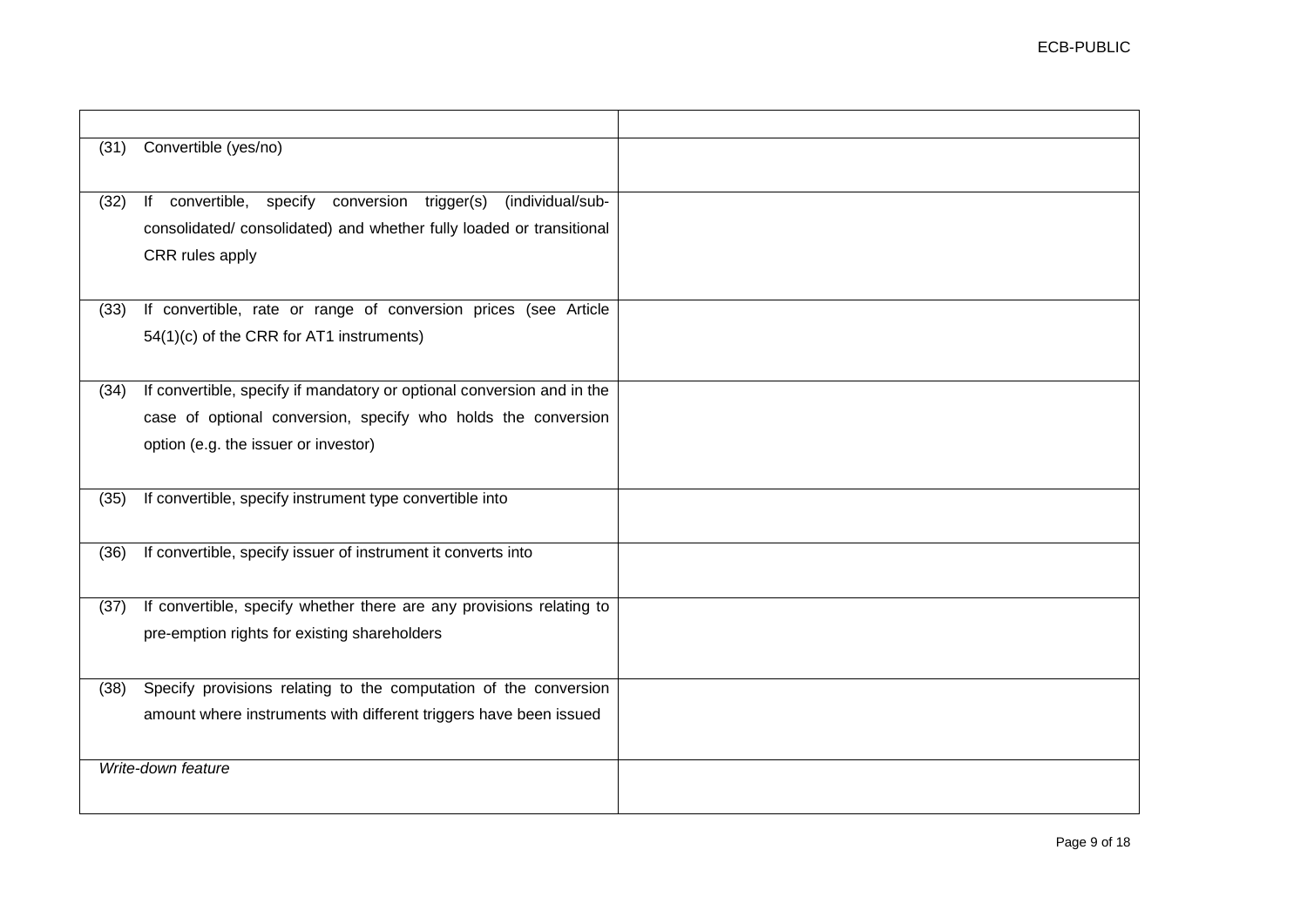<span id="page-9-1"></span><span id="page-9-0"></span>

| (39) | Write-down feature (yes/no)                                                 |  |
|------|-----------------------------------------------------------------------------|--|
| (40) | If write-down, write-down trigger(s) (individual/sub-consolidated/          |  |
|      | consolidated) and whether fully loaded or transitional rules of CRR         |  |
|      | apply                                                                       |  |
| (41) | If write-down, permanent or temporary                                       |  |
| (42) | If temporary write-down, description of write-up mechanism (Article         |  |
|      | 21(2)(e) of the RTS on Own Funds)                                           |  |
| (43) | Specify provisions relating to the computation of the write-down            |  |
|      | amount where instruments with different triggers have been issued           |  |
|      | Subordination and BRRD <sup>11</sup> /TLAC <sup>12</sup> related provisions |  |
| (44) | Position in subordination hierarchy in liquidation (describe key            |  |
|      | subordination provisions, including specification of instrument type        |  |
|      | immediately senior to instrument)                                           |  |
| (45) | Confirm absence of seniority enhancement clauses (e.g. no set-off           |  |
|      | clauses or seniority enhancing guarantees)                                  |  |

<sup>&</sup>lt;sup>11</sup> Directive 2014/59/EU of the European Parliament and of the Council of 15 May 2014 establishing a framework for the recovery and resolution of credit institutions and [investment firms and amending Council Directive 82/891/EEC, and Directives 2001/24/EC, 2002/47/EC, 2004/25/EC, 2005/56/EC, 2007/36/EC, 2011/35/EU, 2012/30/EU and](http://eur-lex.europa.eu/legal-content/EN/TXT/PDF/?uri=CELEX:32014L0059&from=EN)  [2013/36/EU, and Regulations \(EU\) No 1093/2010 and \(EU\) No 648/2012, of the European Parliament and of the Council \(OJ L 173, 12.6.2014, p. 190\).](http://eur-lex.europa.eu/legal-content/EN/TXT/PDF/?uri=CELEX:32014L0059&from=EN)

<sup>&</sup>lt;sup>12</sup> [Principles on Loss-absorbing and Recapitalisation Capacity of G-SIBs in Resolution –](http://www.financialstabilityboard.org/wp-content/uploads/TLAC-Principles-and-Term-Sheet-for-publication-final.pdf) Total Loss-absorbing Capacity (TLAC) Term Sheet, 9 November 2015.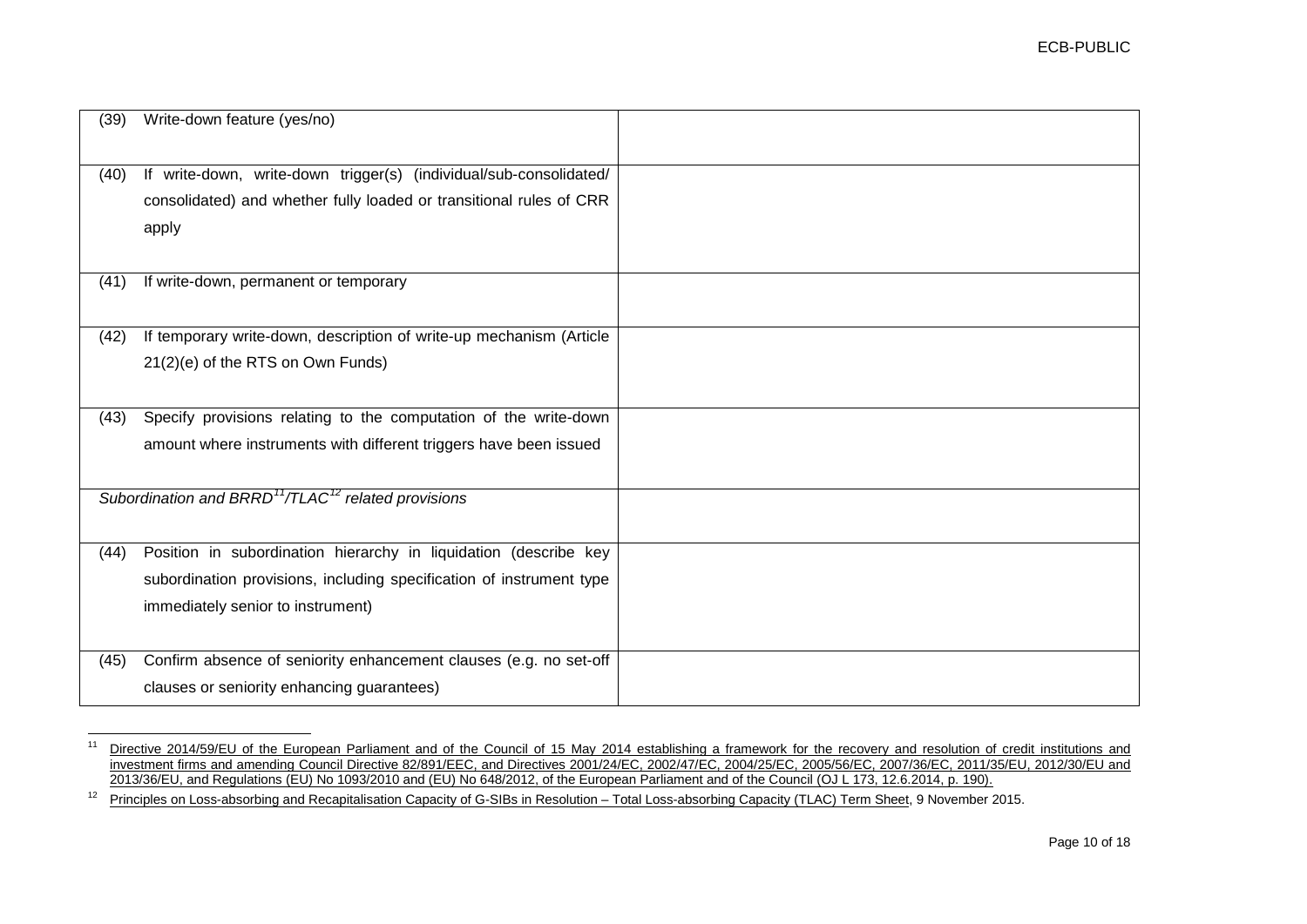| (46)  | Point of non-viability (PONV) recognition in the terms and              |  |
|-------|-------------------------------------------------------------------------|--|
|       | conditions or risk factors (see Recital 81 of the BRRD)                 |  |
|       |                                                                         |  |
| (47)  | For instruments governed by third country (non-EEA) law, is there       |  |
|       | any contractual recognition of bail-in powers? If not, can write-down   |  |
|       | and conversion powers be applied pursuant to the law of the third       |  |
|       | country or has a binding agreement been concluded with that third       |  |
|       | country? (see Article 55 of the BRRD)                                   |  |
| (48)  | For Tier 2 instruments, describe any clauses to allow or expressly      |  |
|       | prevent the possibility of issuing TLAC/MREL eligible subordinated      |  |
|       | bail-in instruments ranking ahead of Tier 2 in liquidation              |  |
|       |                                                                         |  |
| (49)  | Any other BRRD/TLAC related provisions                                  |  |
|       |                                                                         |  |
| Other |                                                                         |  |
|       |                                                                         |  |
| (50)  | Details of any features of the capital instrument which are new,        |  |
|       | unusual or different from capital instruments of a similar nature       |  |
|       | previously issued by the entity or which are widely available in the    |  |
|       | market and an assessment of why these are not considered to             |  |
|       | impact the eligibility of the instrument in question. To cross-refer to |  |
|       | the relevant part of the legal opinion                                  |  |
|       | <b>Investor Base</b>                                                    |  |
|       |                                                                         |  |
| (51)  | Whether the capital instrument is issued in private placement,          |  |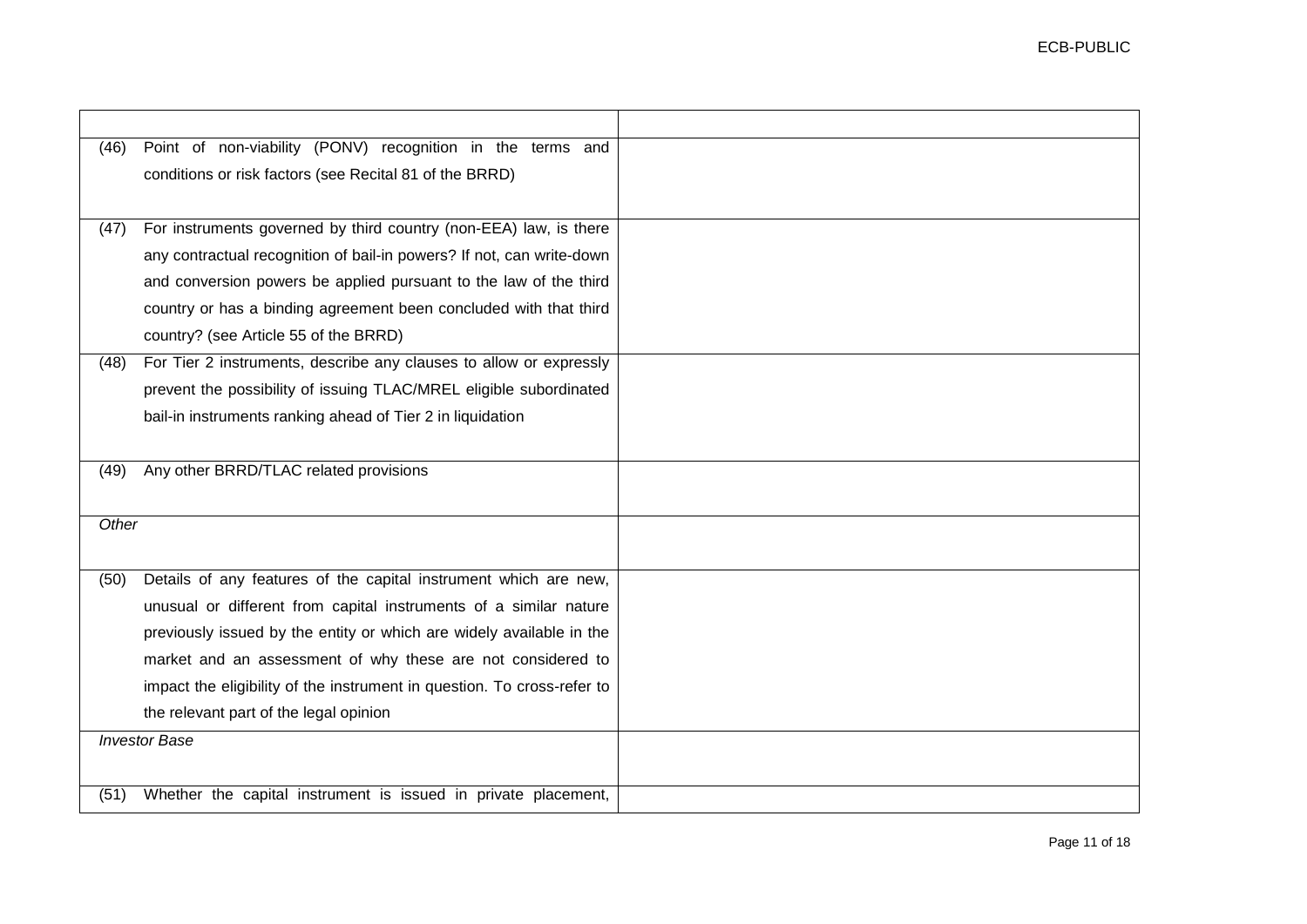|      | publicly to external investors or intra-group                         |  |
|------|-----------------------------------------------------------------------|--|
| (52) | If external, an indication of the investor composition at issuance    |  |
|      | broken down by investor type (e.g. hedge funds, banks, asset          |  |
|      | managers, other) and geography                                        |  |
| (53) | If externally held, where possible, identify the current main holders |  |
|      | of the instrument                                                     |  |
| (54) | If intra-group, identify the investor and describe how the purchase   |  |
|      | of the capital instrument will be funded                              |  |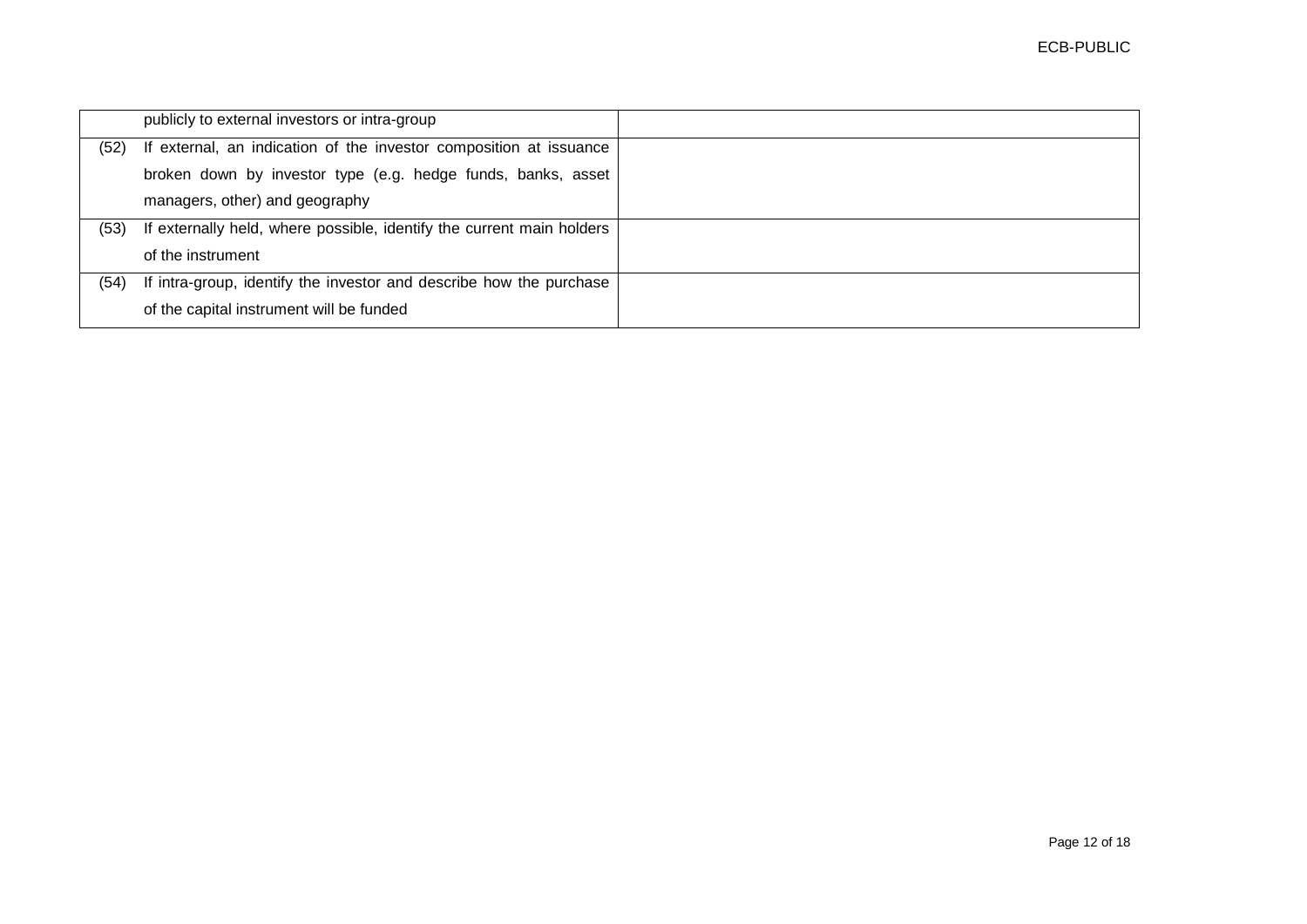### ANNEX II

#### **SELF-ASSESSMENT TO BE PERFORMED BY THE ENTITY ON THE ELIGIBILITY CONDITIONS**

Entities must review and assess each capital instrument against the requirements for own funds set out in the relevant provisions of the CRR and the RTS on Own Funds, taking into consideration the relevant EBA Q&As and the EBA Report on the monitoring of AT1 issuances. The entity must provide all the relevant information to confirm that the conditions have been met. It must also copy or refer to the applicable provisions contained in the agreement governing the capital instrument and any other relevant documents, and refer to the applicable EBA Q&As that have been taken into consideration. The standard templates to be used for this self-assessment are set out below.

## **(i) AT1 INSTRUMENTS**

| Article 52(1) CRR requirements |                                                                                                                                           |                                                                                                                                                      |                        |  |
|--------------------------------|-------------------------------------------------------------------------------------------------------------------------------------------|------------------------------------------------------------------------------------------------------------------------------------------------------|------------------------|--|
| Sub-article                    | Reference<br>relevant  <br>the<br>to<br>provisions in the agreement<br>governing the capital instrument<br>or any other relevant document | Where relevant, reference to EBA<br>Q&As and paragraphs of the EBA<br>Report on the monitoring of AT1<br>into<br>taken<br>issuances<br>consideration | <b>Self-assessment</b> |  |
| (a)                            |                                                                                                                                           |                                                                                                                                                      |                        |  |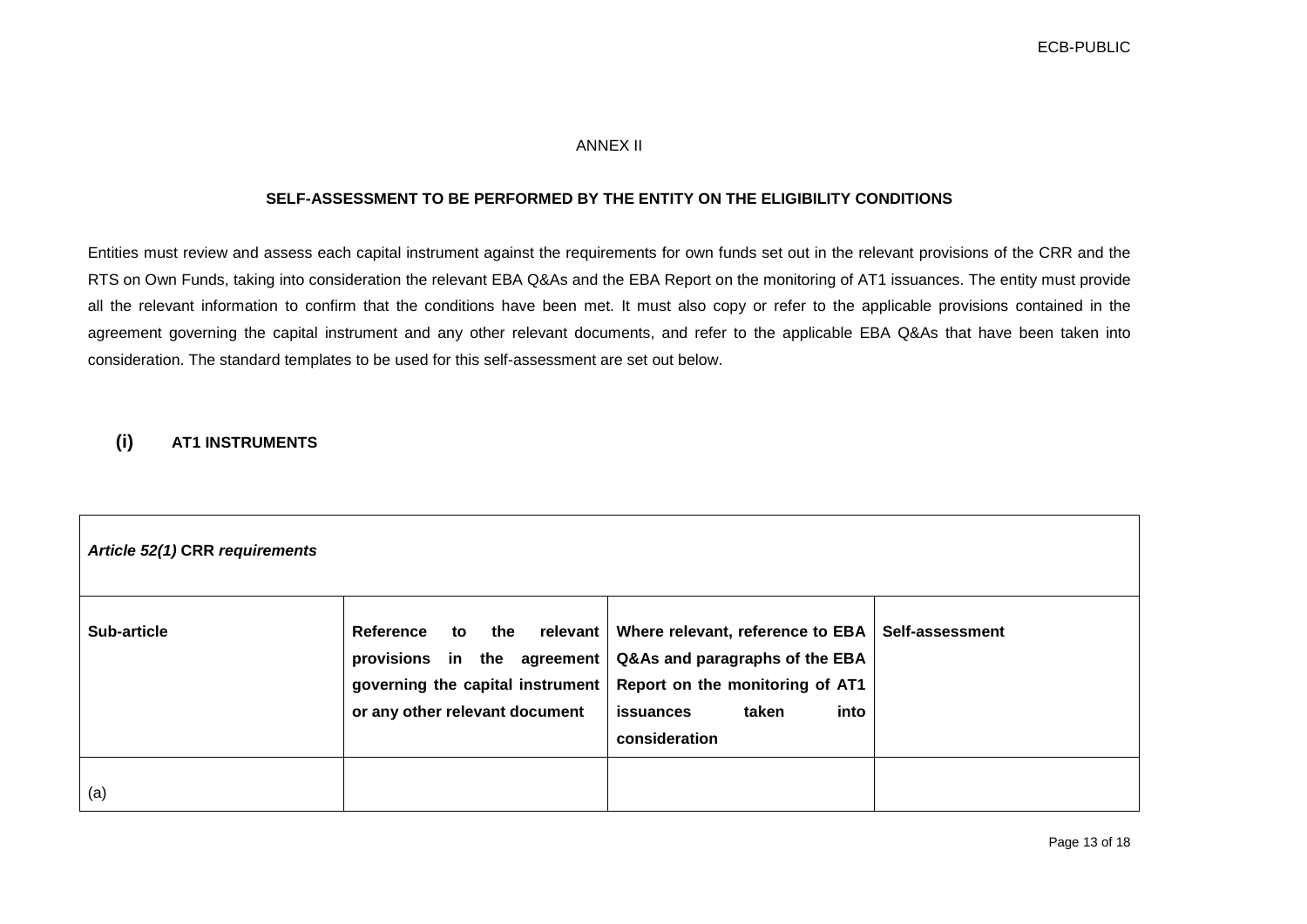| (b)                                                                 |  |  |
|---------------------------------------------------------------------|--|--|
| (c) in conjunction with Articles 8<br>and 9 of the RTS on Own Funds |  |  |
| (d)                                                                 |  |  |
| (e)                                                                 |  |  |
| (f)                                                                 |  |  |
| (g) in conjunction with Article 20 of<br>the RTS on Own Funds       |  |  |
| (h)                                                                 |  |  |
| (i) in conjunction with Articles 77<br>and 78 of the CRR            |  |  |
| (j)                                                                 |  |  |
| (k)                                                                 |  |  |
| (I) in conjunction with Article 53 of                               |  |  |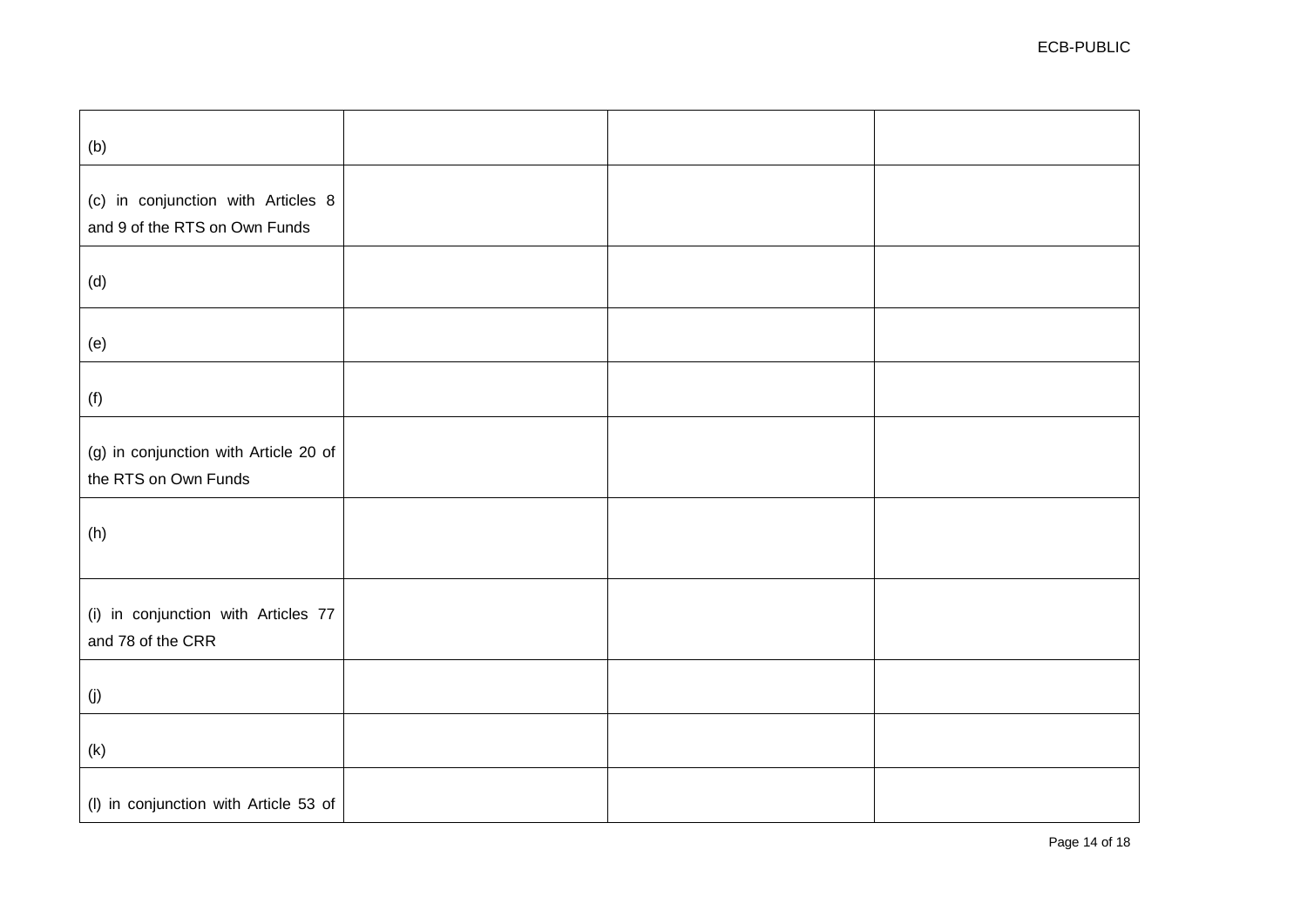| the CRR                                                                                                                          |  |  |
|----------------------------------------------------------------------------------------------------------------------------------|--|--|
| (m)                                                                                                                              |  |  |
| (n) in conjunction with Article 54 of<br>the CRR and Articles 21 and 22 of<br>the RTS on Own Funds (see<br>separate table below) |  |  |
| (o) in conjunction with Article 53 of<br>the CRR and Article 23 of the RTS<br>on Own Funds                                       |  |  |
| (p) in conjunction with Article 24 of<br>the RTS on Own Funds                                                                    |  |  |

| Article 54 of the CRR |                                                                                                                                 |                                                                                                                                                                                   |  |
|-----------------------|---------------------------------------------------------------------------------------------------------------------------------|-----------------------------------------------------------------------------------------------------------------------------------------------------------------------------------|--|
| <b>Sub-article</b>    | the<br>Reference<br>to<br>provisions in the agreement  <br>governing the capital instrument  <br>or any other relevant document | relevant   Where relevant, reference to EBA   Self-assessment<br>Q&As and paragraphs of the EBA<br>Report on the monitoring of AT1<br>into<br>issuances<br>taken<br>consideration |  |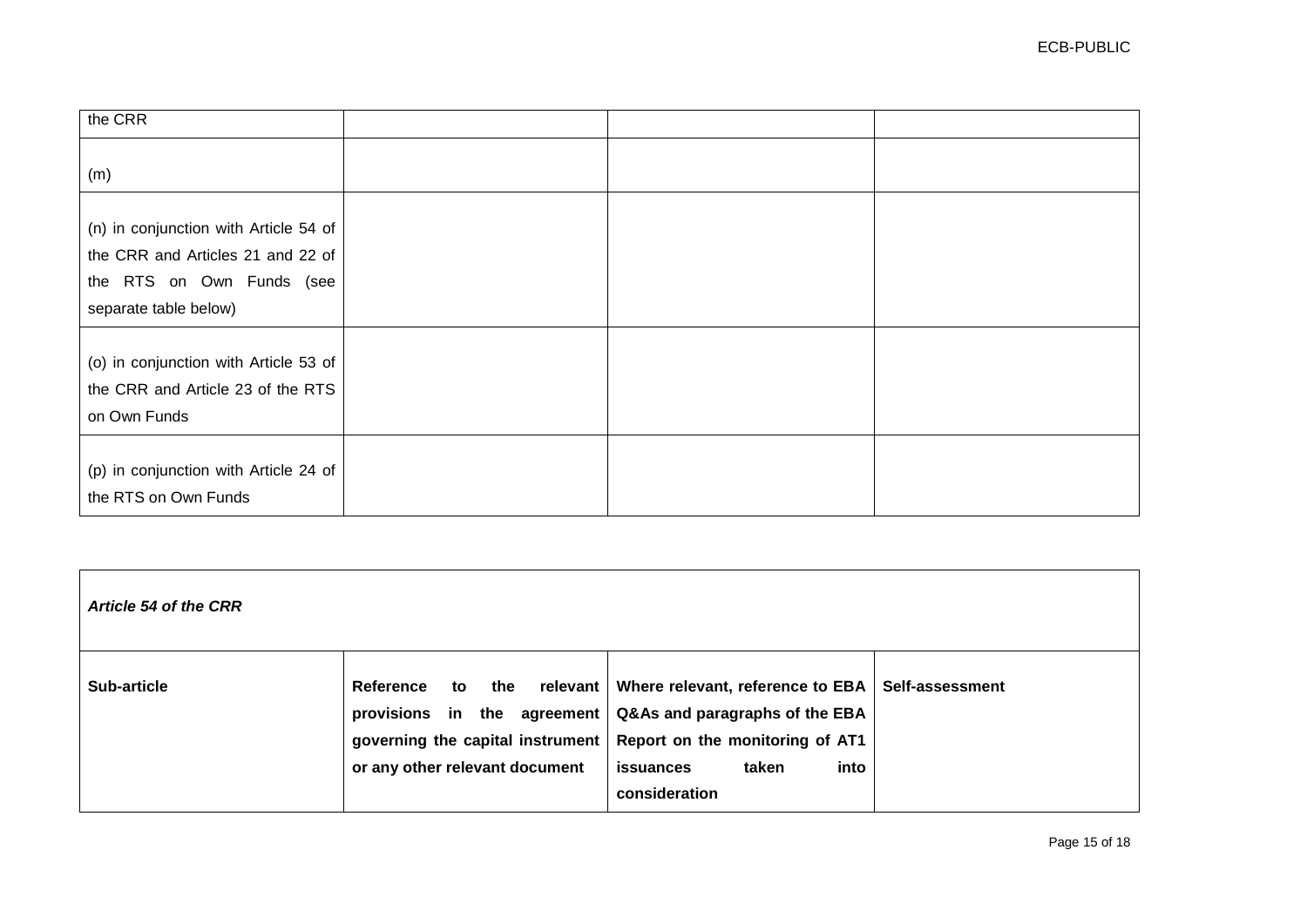| $(1)(a)(i)$ & $(ii)$                                                                    |  |  |
|-----------------------------------------------------------------------------------------|--|--|
| (1)(b)                                                                                  |  |  |
| $(1)(c)(i)$ & $(ii)$                                                                    |  |  |
| $(1)(d)(i)$ , (ii) & (iii) in conjunction with<br>Article 21 of the RTS on Own<br>Funds |  |  |
| (2)                                                                                     |  |  |
| (3)                                                                                     |  |  |
| $(4)(a)$ & $(b)$ in conjunction with<br>Article 21 of the RTS on Own<br>Funds           |  |  |
| $(5)(a)$ , $(b)$ & $(c)$ in conjunction with<br>Article 22 of the RTS on Own<br>Funds   |  |  |
| (6)                                                                                     |  |  |
| (7)                                                                                     |  |  |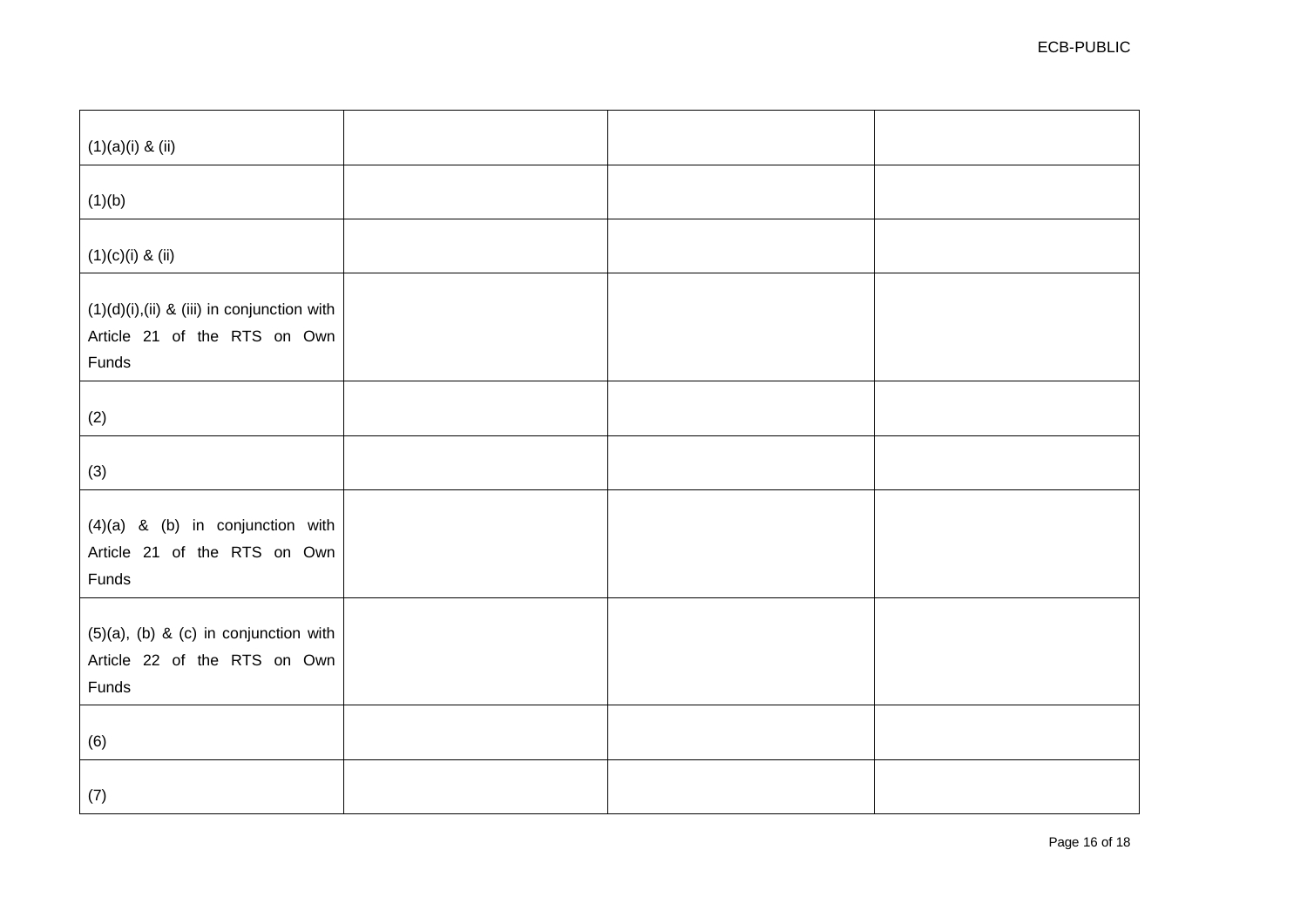# **(ii) TIER 2 INSTRUMENTS**

| Article 63 CRR                                                      |                                                                                                                                           |                                                                   |                 |  |  |
|---------------------------------------------------------------------|-------------------------------------------------------------------------------------------------------------------------------------------|-------------------------------------------------------------------|-----------------|--|--|
| <b>Sub-article</b>                                                  | Reference<br>to<br>the<br>relevant  <br>provisions in the agreement<br>governing the capital instrument<br>or any other relevant document | Where relevant, reference to EBA<br>Q&As taken into consideration | Self-assessment |  |  |
| (a)                                                                 |                                                                                                                                           |                                                                   |                 |  |  |
| (b)                                                                 |                                                                                                                                           |                                                                   |                 |  |  |
| (c) in conjunction with Articles 8<br>and 9 of the RTS on Own Funds |                                                                                                                                           |                                                                   |                 |  |  |
| (d)                                                                 |                                                                                                                                           |                                                                   |                 |  |  |
| (e)                                                                 |                                                                                                                                           |                                                                   |                 |  |  |